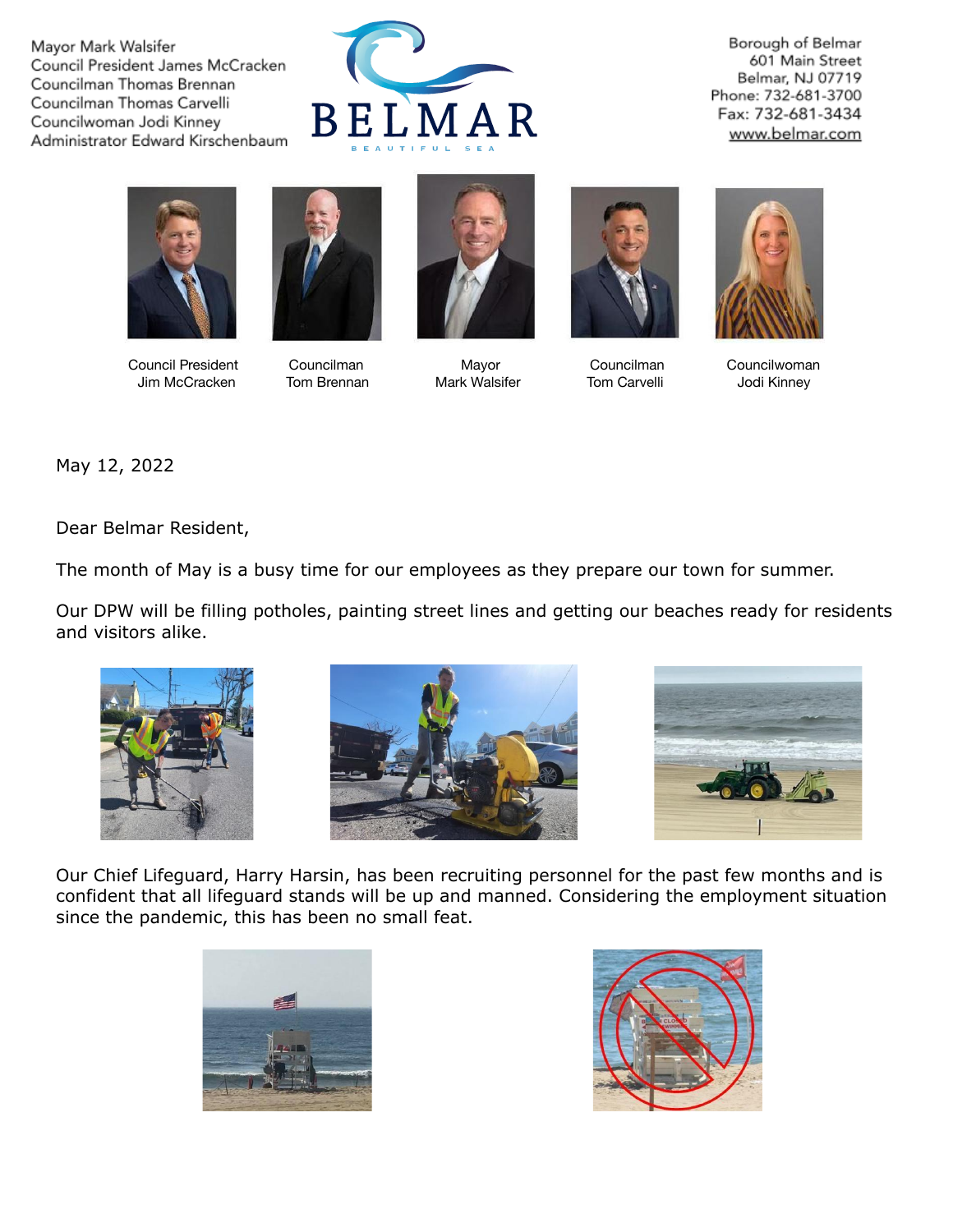Our Beach Director and staff are hiring and scheduling our Gate Attendants, Booth Operators and Bathroom Attendants.

Also, Belmar Recreation Department is recruiting Summer Camp Counselors and Junior Lifeguard Counselors. New applications are always welcome for all summer employment.

If you happen to walk the boardwalk, you may notice that the Buy-a-Board signs were removed. DPW is repairing and painting the backboards and the new signs will be installed soon.



Just a reminder, ParkMobile parking fees are in effect beginning May 1. Also, new this summer season, children fourteen and older are required to wear a beach badge or wristband to enter the beach.



Our Police Department is getting our Special I & II officers ready for the influx of visitors to town and are having meetings with members involved with the Community Policing Program.

On Friday, July 1, we will be having a fireworks display at the beach to celebrate Independence Day. We are in talks with a business that puts on a light show timed to patriotic music. It would light up the Taylor Pavilion prior to the fireworks. If we can work out the logistics, I believe it would be a spectacular show!



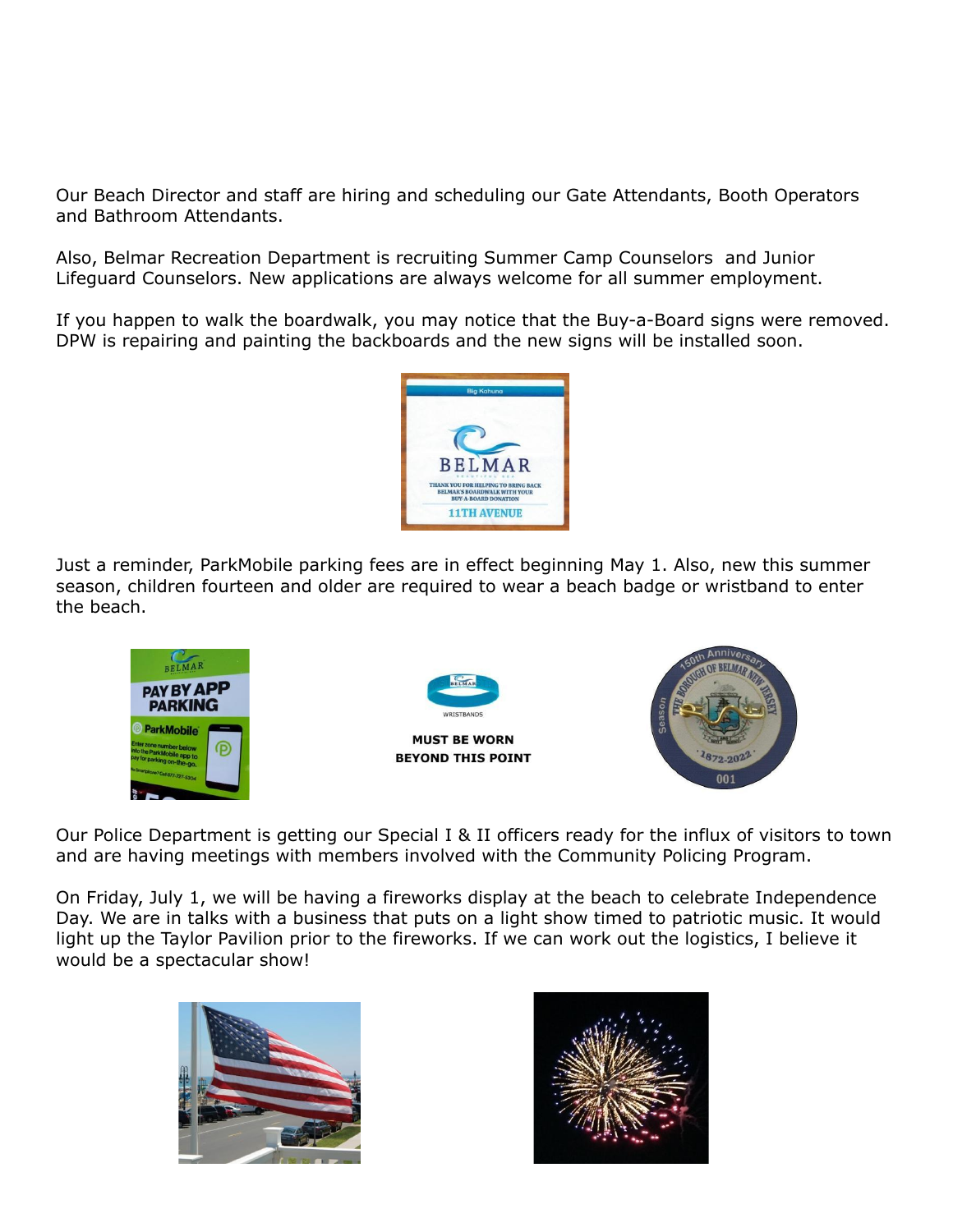

Speaking of the Taylor Pavilion, I am happy to report that repairs have been completed and the Pavilion is back in service.

If you have noticed work being done on Main Street and Tenth Avenue, it is in preparation for the installation of the commemorative clock celebrating Belmar's 150th anniversary.

Happy to lend a helping hand loading all the medical supplies for Ukraine collected in a donation drive spearheaded by Anna & Rocco Cavaluzzi. Amazing response from very generous donors.







The Belmar Five Mile Run will again be held on Saturday of the Labor Day weekend, September 3. The Goodwill Fire Company, who run the event, determined it was so successful being held at that time, they decided to repeat it this year.





Hopefully we'll have good weather for all the exciting events we have planned for Belmar's 150th anniversary.

DPW is preparing the Memorial Field for the plaque dedication, old-time baseball game and movie at dusk being held on May 14 honoring the Negro Leagues that played there. Weather

permitting.